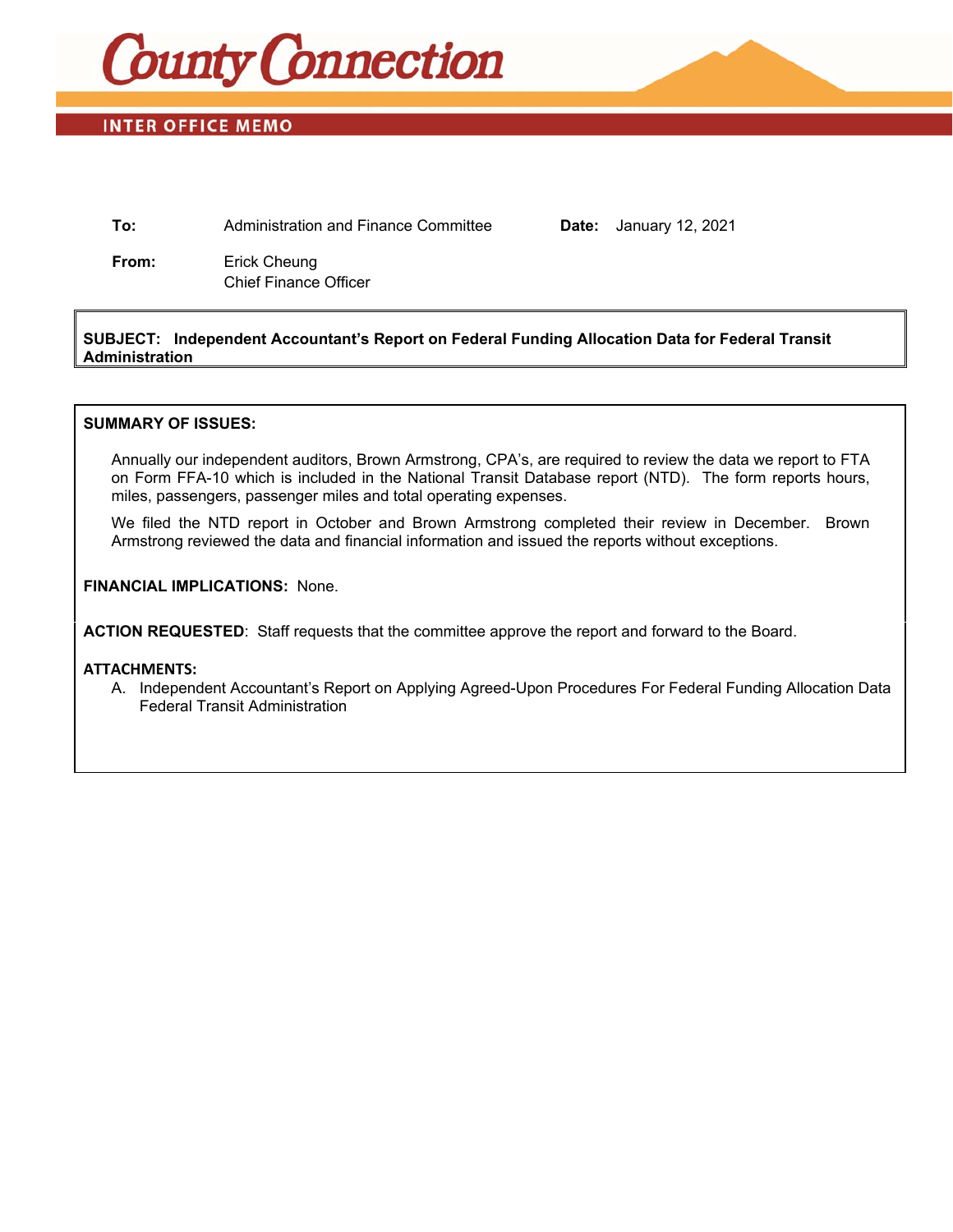# **CENTRAL CONTRA COSTA TRANSIT AUTHORITY**

**NATIONAL TRANSIT DATABASE REPORTING** 

**INDEPENDENT ACCOUNTANT'S REPORT ON APPLYING AGREED-UPON PROCEDURES FOR FEDERAL FUNDING ALLOCATION DATA FEDERAL TRANSIT ADMINISTRATION**

> **FOR THE FISCAL YEAR ENDED JUNE 30, 2020**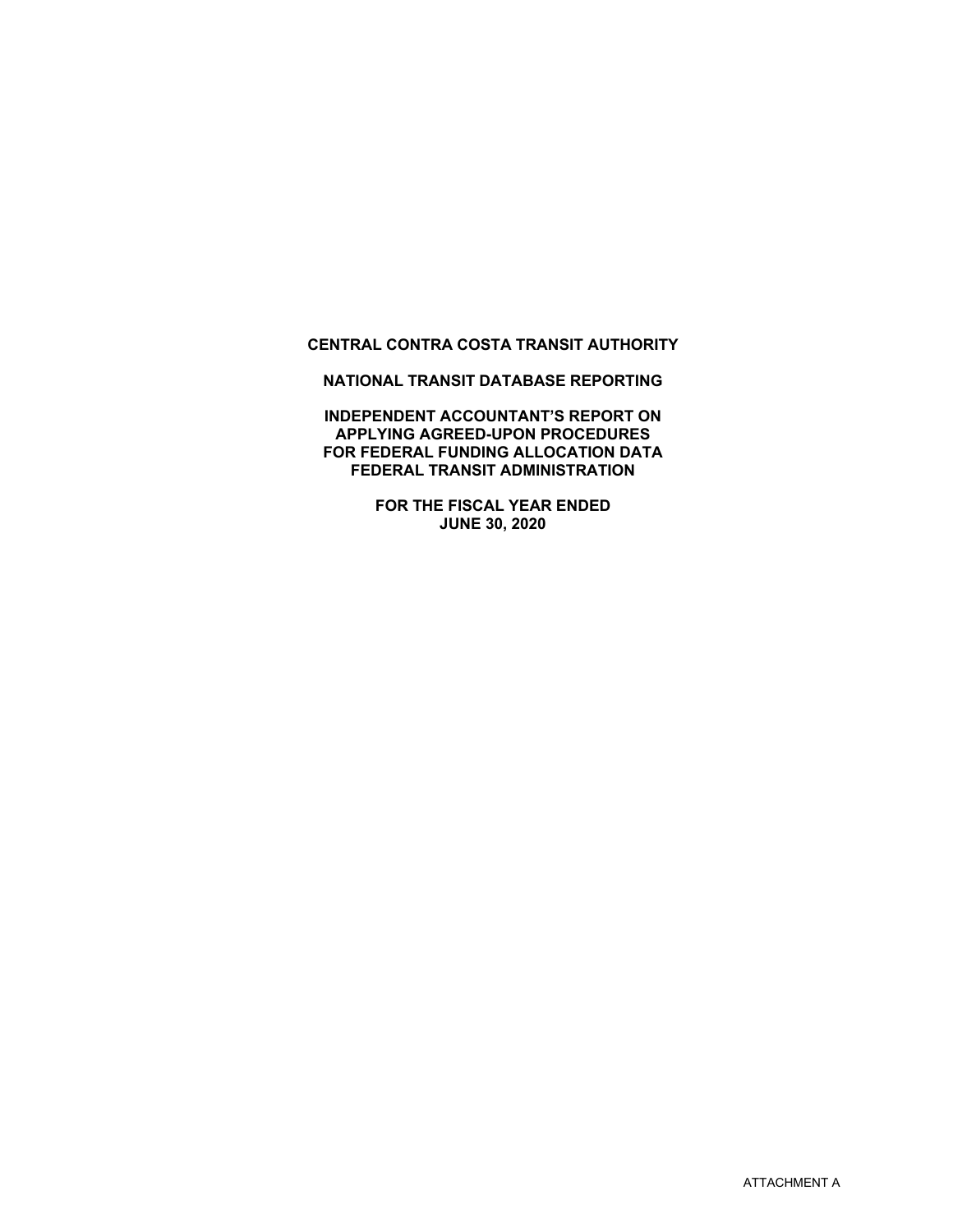**BROWN** ARMSTRONG **CERTIFIED** PUBLIC. **ACCOUNTANTS** 

# BROWN ARMSTRONG

Certified Public Accountants

### **INDEPENDENT ACCOUNTANT'S REPORT ON APPLYING AGREED-UPON PROCEDURES**

To the Administrative and Finance Committee and Board of Directors of Central Contra Costa Transit Administration and the Federal Transit Administration

The Federal Transit Administration (FTA) has established the following standards with regard to the data reported to it in the Federal Funding Allocation Statistics Form (FFA – 10) of the Central Contra Costa Transit Authority's (the Authority) annual National Transit Database (NTD) report:

- A system is in place and maintained for recording data in accordance with NTD definitions. The correct data are being measured and no systematic errors exist.
- A system is in place to record data on a continuing basis and the data gathering is an ongoing effort.
- Source documents are available to support the reported data and are maintained for FTA review and audit for a minimum of three years following FTA's receipt of the NTD report. The data are fully documented and securely stored.
- A system of internal controls is in place to ensure the data collection process is accurate and that the recording system and reported comments are not altered. Documents are reviewed and signed by a supervisor, as required.
- The data collection methods are those suggested by FTA or otherwise meet FTA requirements.
- The deadhead miles, computed as the difference between the reported total actual vehicle miles data and the reported total actual vehicle revenue miles (VRM) data, appear to be accurate.
- Data are consistent with prior reporting periods and other facts known about transit agency operations.

We have performed the procedures enumerated in Attachment A to the data contained in the Authority's FFA-10 for the fiscal year ended June 30, 2020. Such procedures, which were specified by the FTA in the Declarations section of the *2020 NTD Policy Manual* and were agreed to by the Authority, were applied solely to assist you in evaluating whether the Authority complied with the standards described in the first paragraph of this report and that the information included in the NTD report and that the FFA-10 for the fiscal year ended June 30, 2020 is presented in conformity with the requirements of the Uniform System of Accounts (USOA) and records and Reporting System; Final Rule, as specified in Section 49 Code of Federal Regulations (CFR) Part 630, *Federal Register*, dated January 15, 1993, and as presented in the *2020 NTD Policy Manual*. The Authority's management is responsible for compliance with the standards described above. The Authority has agreed to and acknowledged that the procedures performed are appropriate to meet the intended purpose. This report may not be suitable for any other purpose. The procedures performed may not address all the items of interest to a user of this report and may not meet the needs of all users of this report, as such, users are responsible for determining whether the procedures performed are appropriate for their purposes.

#### **BAKERSFIELD OFFICE** (MAIN OFFICE)

4200 TRUXTUN AVENUE **SUITE 300** BAKERSFIELD, CA 93309 TEL 661.324.4971 FAX 661.324.4997 EMAIL info@bacpas.com

# **FRESNO OFFICE**

**10 RIVER PARK PLACE EAST. SUITE 208 FRESNO, CA 93720** TEL 559.476.3592

## **STOCKTON OFFICE**

1919 GRAND CANAL BLVD **SUITE C6** STOCKTON, CA 95207 TEL 888.565.1040

#### WWW.BACPAS.COM

REGISTERED with the Public Company Accounting Oversight Board and MEMBER of the American Institute of Certified Public Accountants

1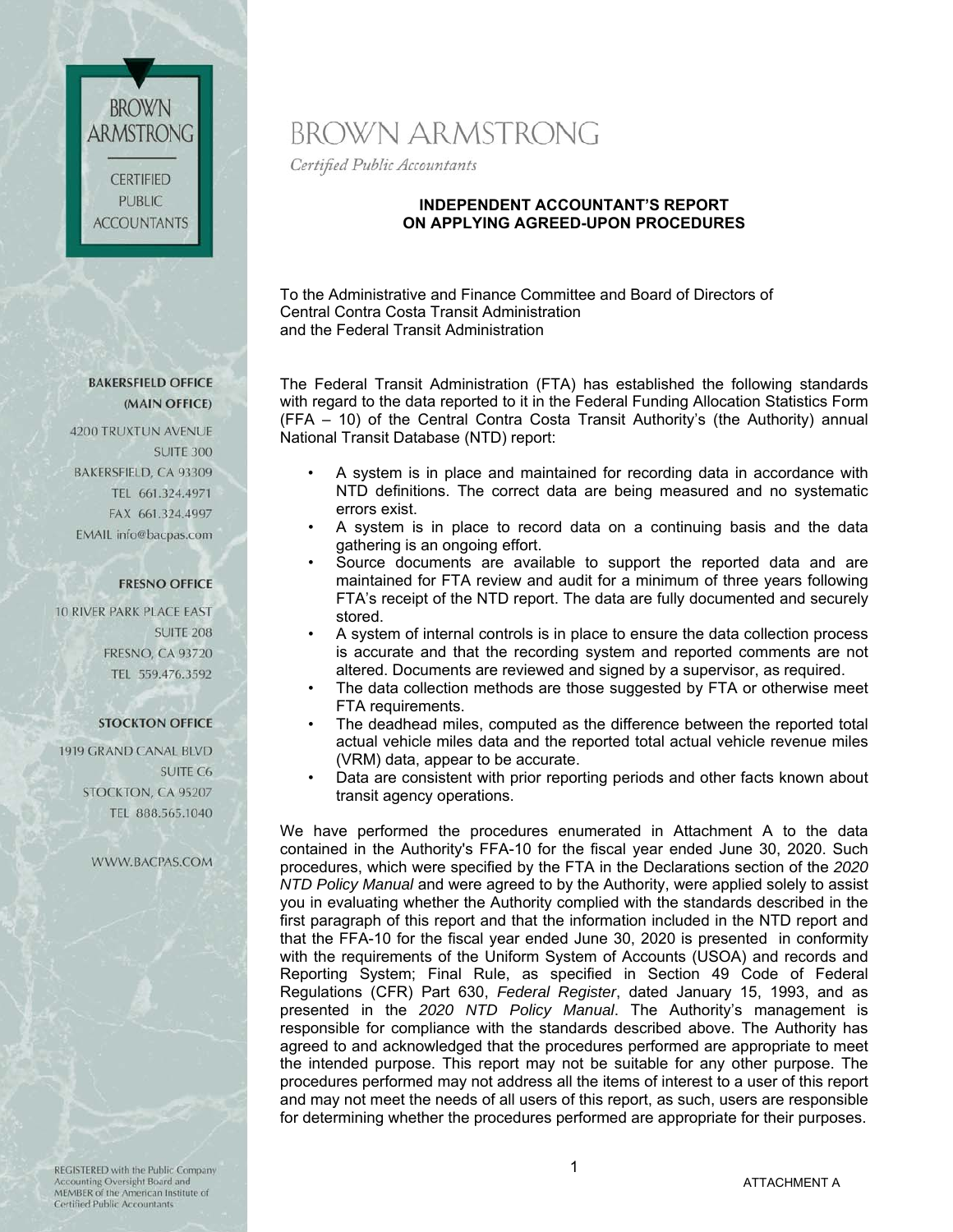The procedures and associated results and findings, if applicable, are described in Attachment A.

We were engaged by the Authority to perform this agreed-upon procedures engagement and conducted our engagement in accordance with attestation standards established by the American Institute of Certified Public Accountants. We were not engaged to, and did not, conduct an examination or review engagement, the objective of which would be the expression of an opinion or conclusion, respectively, on the procedures and findings included in this report. Accordingly, we do not express such an opinion or conclusion. Had we performed additional procedures, other matters might have come to our attention that would have been reported to you.

We are required to be independent of the Authority and to meet our other ethical responsibilities, in accordance with the relevant ethical requirements related to our agreed-upon procedures engagement.

This report is intended solely for the information and use of management of the Authority and the FTA and is not intended to be, and should not be, used by anyone other than those specified parties.

BROWN ARMSTRONG

ACCOUNTANCY CORPORATION<br>Brown Armstrong<br>Accountancy Corporation

Bakersfield, California December 30, 2020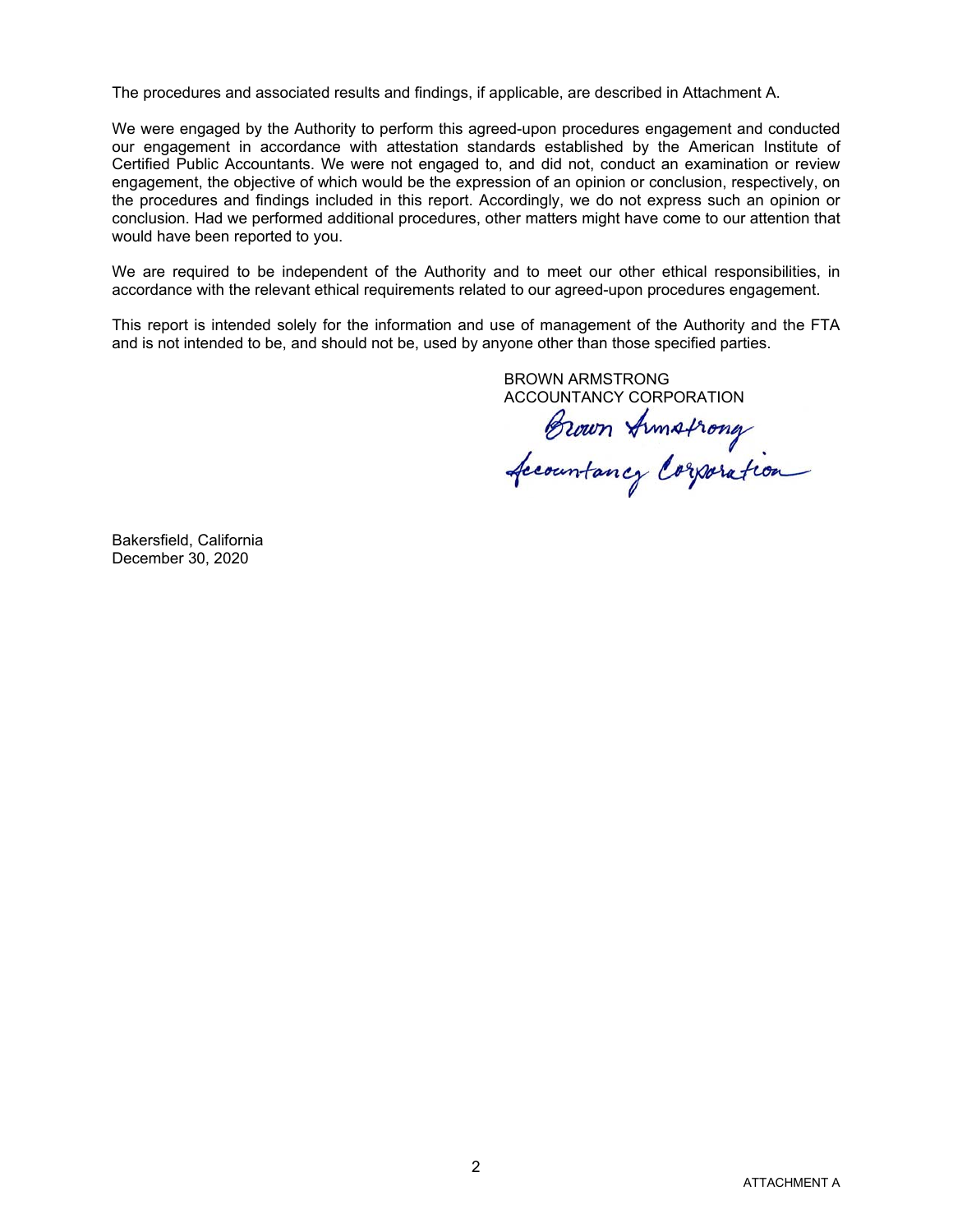#### **CENTRAL CONTRA COSTA TRANSIT AUTHORITY NATIONAL TRANSIT DATABASE REPORTING ATTACHMENT A – AGREED UPON PROCEDURES FOR THE FISCAL YEAR ENDED JUNE 30, 2020**

The procedures described below, which are referenced in order to correspond to the *2020 National Transit Database* (*NTD) Policy Manual* procedures, were applied separately to each of the information systems used to develop the reported actual vehicle revenue miles, passenger miles traveled, and operating expenses of the Central Contra Costa Transit Authority (the Authority) for the year ended June 30, 2020, for the *Motor Bus Service – Directly Operated (MBDO), Motor Bus Service – Purchased Transportation (MBPT),* and *Demand Response – Purchased Transportation (DRPT).* 

Our results and findings, if any, are as follows:

A. Obtain and read a copy of written system procedures for reporting and maintaining data in accordance with NTD requirements and definitions set forth in 49 Code of Federal Regulations (CFR) Part 630, *Federal Register*, dated January 15, 1993, and as presented in the *2020 NTD Policy Manual*. If there are no procedures available, discuss the procedures with the personnel assigned with the responsibility for supervising the NTD data preparation and maintenance.

**Result:** We discussed procedures related to the system for reporting and maintaining data in accordance with the NTD requirements and definitions set forth in 49 CFR Part 630, *Federal Register*, dated January 15, 1993, and as presented in the *2020 NTD Policy Manual* with the personnel assigned with the responsibility of supervising the preparation and maintenance of NTD data. No exceptions were noted as a result of applying this procedure.

- B. Discuss the procedures (written or informal) with the personnel assigned with the responsibility for supervising the preparation and maintenance of NTD data to determine:
	- The extent to which the Authority followed the procedures on a continuous basis, and
	- Whether Authority personnel believe such procedures result in accumulation and reporting of data consistent with NTD definitions and requirements set forth in 49 CFR Part 630, *Federal Register*, dated January 15, 1993, and as presented in the *2020 NTD Policy Manual*.

**Result:** We discussed with various personnel the procedures noted in Procedure "A" above to determine whether the Authority follows the procedures on an ongoing basis and that the procedures result in the accumulation and reporting of data consistent with the NTD requirements and definitions as set forth in the *Uniform System of Accounts* (*USOA) and Records and Reporting System*; *Final Rule*, and specified in the 49 CFR Part 630, *Federal Register*, dated January 15, 1993, and the most recent *2020 NTD Policy Manual*. No exceptions were noted as a result of applying this procedure.

C. Ask these same personnel about the retention policy that the Authority follows as to source documents supporting NTD data reported on the Federal Funding Allocation Statistics Form (FFA  $-10$ ).

**Result:** We noted that the retention policy that is followed by the Authority regarding source documents supporting the FFA – 10 data reported are retained for a minimum of three years by the Authority. In addition, we noted that the Authority maintains the computer files more than three years depending on the need of historical data. No exceptions were noted as a result of applying this procedure.

D. Based on a description of the Authority's procedures from Procedures "A" and "B" above, identify all the source documents that the Authority must retain for a minimum of three years. For each type of source document, select three months out of the year and determine whether the document exists for each of these periods.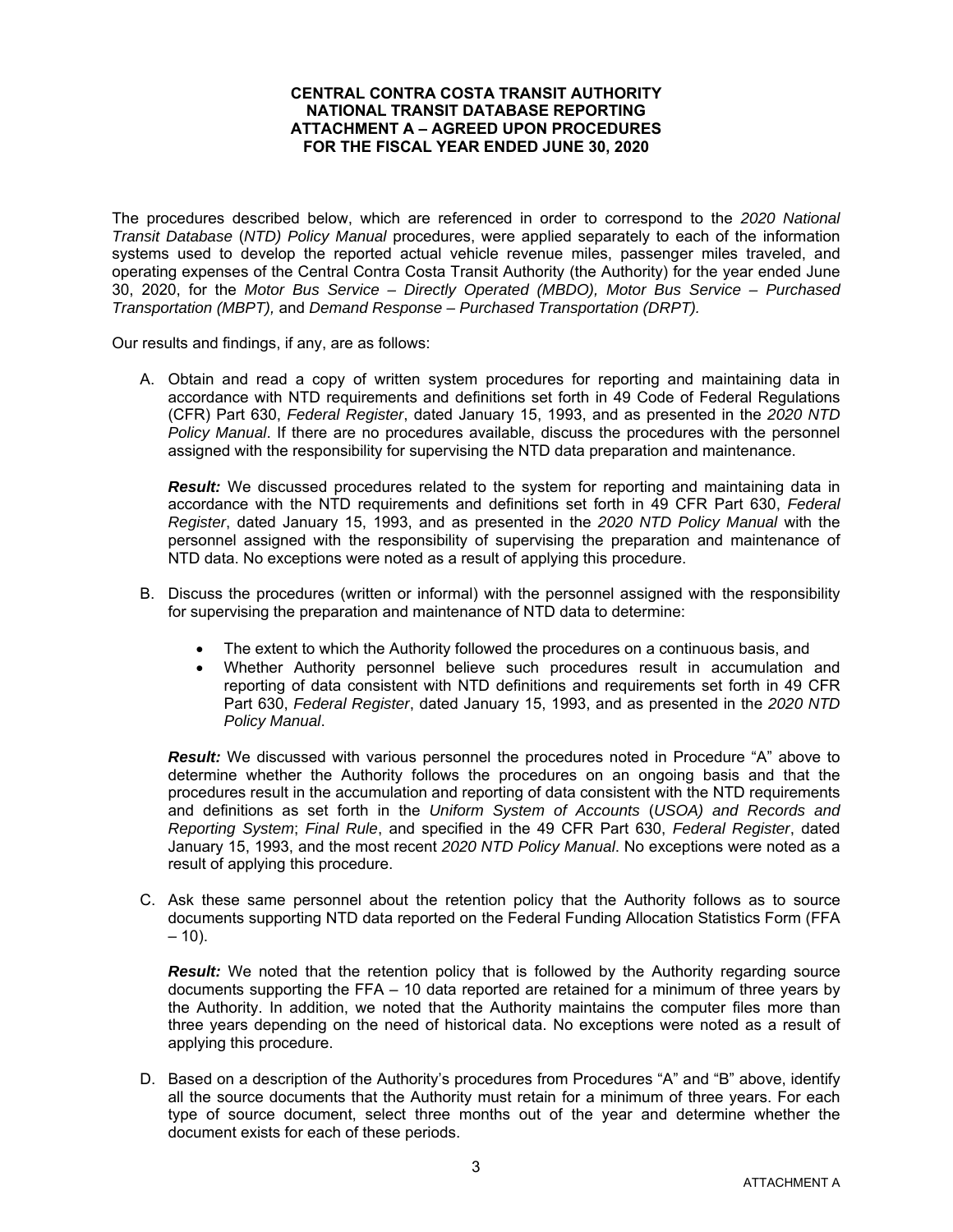*Result:* We identified the source documents that are to be retained by the Authority for a minimum of three years. We randomly selected three months out of the fiscal year ended June 30, 2020, September 2019, January 2020, and February 2020, and verified that each type of source document existed for each of these periods. No exceptions were noted as a result of applying this procedure.

E. Discuss the system of internal controls. Inquire whether separate individuals (independent of the individuals preparing source documents and posting data summaries) review the source documents and data summaries for completeness, accuracy, and reasonableness and how often these individuals perform such reviews.

**Result:** We discussed the system of internal control with personnel responsible for supervising and maintaining the NTD data. The method is mostly automated with a few manual procedures. We determined that individuals preparing source documents were independent of individuals posting data summaries, reviewing the source documents, and summarizing data for completeness, accuracy, and reasonableness. No exceptions were noted as a result of applying this procedure.

F. Select a random sample of the source documents and determine whether supervisors' signatures are present as required by the system of internal controls. If supervisors' signatures are not required, inquire how personnel document supervisors' reviews.

**Result:** As noted above, the method is mostly automated. As such, there are no physical signatures documenting the supervisors' review and approval of the source documents. The software utilized automatically accumulates the data from the Clever Devices Automatic Passenger Counter on each vehicle. Monthly reports are prepared for the Operating and Scheduling Committee and are reviewed by management electronically, as allowed by the *2020 NTD Policy Manual*. Approval is given by authorizing the posting of the monthly data to NTD. No exceptions were noted as a result of applying this procedure.

G. Obtain the worksheets used to prepare the final data that the Authority transcribes onto the FFA-10. Compare the periodic data included on the worksheets to the periodic summaries prepared by the transit agency. Test the arithmetical accuracy of the summaries.

*Result:* We obtained from the Authority's year-end cumulative reports that are used to prepare the FFA-10. We compared the prior year data to the current year data and investigated any changes over 10%. We also compared the source documents to the year-end cumulative report (Form S-10). We also recalculated summarizations of supporting documentation which were tested in "D" above. No exceptions were noted as a result of applying this procedure.

H. Discuss the procedure for accumulating and recording passenger miles traveled (PMT) data in accordance with NTD requirements with the Authority's staff. Inquire whether the procedure is one of the methods specifically approved in the *2020 NTD Policy Manual*.

*Result:* During fiscal year 2020, the Authority used the procedure of an estimate of passenger miles traveled (PMT) based on statistical sampling, meeting FTA's 95% confidence and +10% precision requirements based on a qualified statistician's determined procedure. No exceptions were noted as a result of applying this procedure.

- I. Discuss with the Authority's staff (the auditor may wish to list the titles of the persons interviewed) the Authority's eligibility to conduct statistical sampling for PMT data every third year. Determine whether the Authority meets NTD criteria that allow transit agencies to conduct statistical samples for accumulating PMT data every third year rather than annually. Specifically:
	- According to the 2010 Census, the public transit agency serves an urbanized area (UZA) with a population less than 500,000.
	- The public transit agency directly operates fewer than 100 revenue vehicles in all modes in annual maximum revenue service (VOMS) (in any size UZA).
	- Service purchased from a seller is included in the transit agency's NTD report.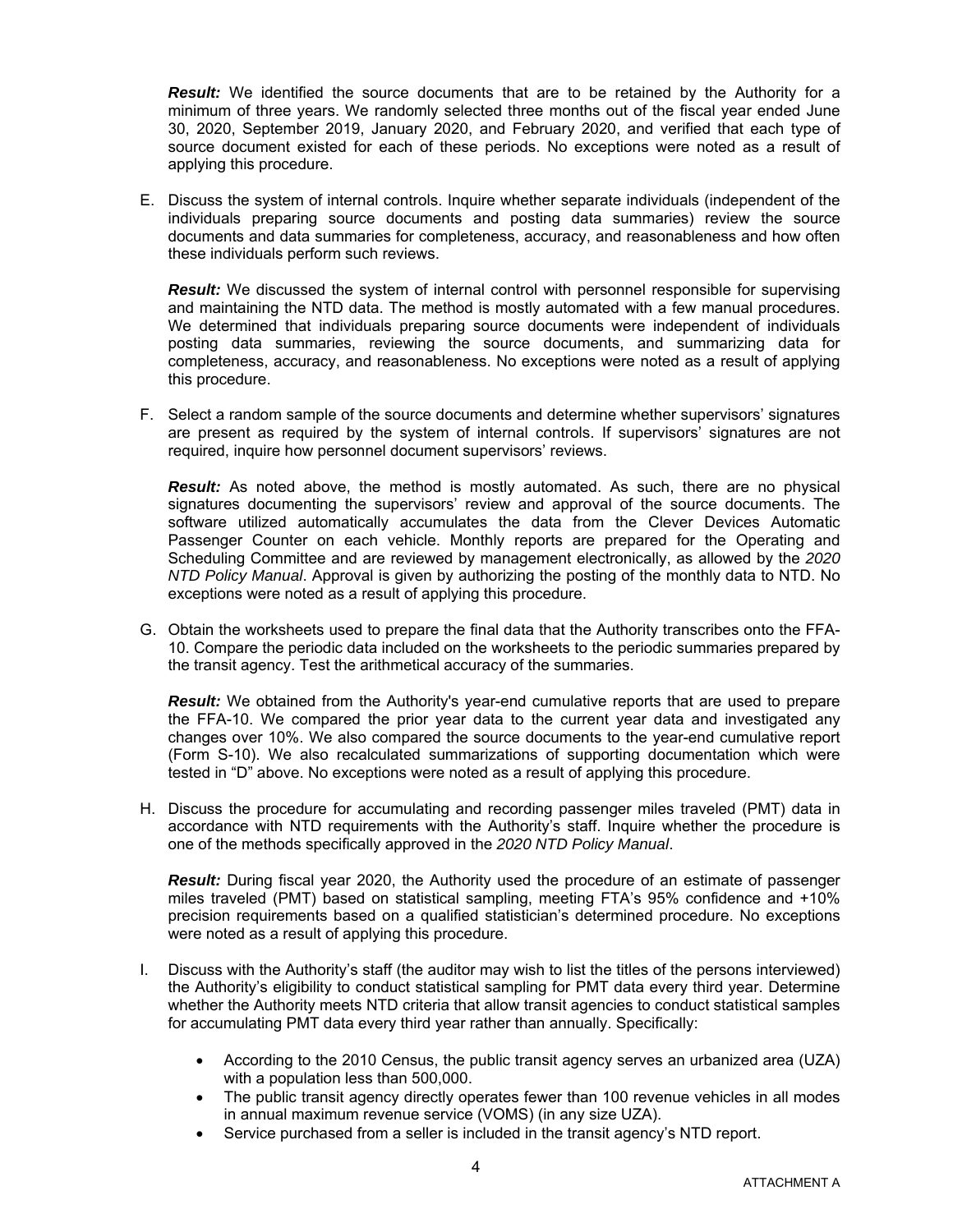- For transit agencies that meet one of the above criteria, review the NTD documentation for the most recent mandatory sampling year (2019) and determine that statistical sampling was conducted and meets the 95% confidence and  $\pm$  10% precision requirements.
- Determine how the transit agency estimated annual PMT for the current report year.

*Result:* For MBDO, the Authority uses an alternative sampling technique, which is a statistically valid technique, other than 100 percent count, which was certified by a qualified statistician in 2009 when the Authority was testing the method to ensure it met the mandated accuracy and precision levels. We reviewed the certification of the statistician and determined that the individual was qualified and had the proper credentials. We also ensured that the statistician certified that the Authority's alternative technique used the minimal 95% confidence and +10 precision requirements for estimating boarding and passenger miles. We also obtained an understanding of how the Authority collects data, software utilized, and the estimation process. No exceptions were noted as a result of applying this procedure. For Demand Response Purchased Transportation (DRPT), the Authority does not use estimates, but rather uses the information collected by LINK, the service purchase seller. This data is derived from driver counts and data generated from Trapeze. The information from the Purchase Services Seller is included on the NTD report. No exceptions were noted as a result of applying this procedure.

J. Obtain a description of the sampling procedure for estimation of PMT data used by the transit agency. Obtain a copy of the transit agency's working papers or methodology used to select the actual sample of runs for recording PMT data. If the transit agency used average trip length, determine that the universe of runs was the sampling frame. Determine that the methodology used to select specific runs from the universe resulted in a random selection of runs. If the transit agency missed a selected sample run, determine that a replacement sample run was random. Determine that the transit agency followed the stated sampling procedure.

*Result:* We obtained a description of the sampling procedure for estimation of PMT data used by the Authority. We obtained a copy of the Authority's working papers and methodology used to select the actual sample of runs for recording PMT data. We determined that the Authority followed the stated sampling procedure. No exceptions were noted as a result of applying this procedure.

K. Select a random sample of the source documents for accumulating PMT data and determine that the data are complete (all required data are recorded) and that the computations are accurate. Select a random sample of the accumulation periods and recompute the accumulations for each of the selected periods. List the accumulations periods that were tested. Test the arithmetical accuracy of the summary.

*Result:* We randomly selected three months, September 2019, January 2020, and February 2020. We obtained the source documents for accumulating PMT data, determined they were complete, and recomputed the accumulation periods without exception. No exceptions were noted as a result of applying this procedure.

L. Discuss the procedures for systematic exclusion of charter, school bus, and other ineligible vehicle miles from the calculation of actual vehicle revenue miles with transit agency staff and determine that they follow the stated procedures. Select a random sample of the source documents used to record charter and school bus mileage and test the arithmetical accuracy of the computations.

*Result:* We discussed the procedures for systematic exclusion of charter, school bus, and other ineligible vehicle miles from the calculation of vehicle revenue miles with the Authority staff and determined that stated procedures were not applicable as the Authority does not provide a charter or school bus service.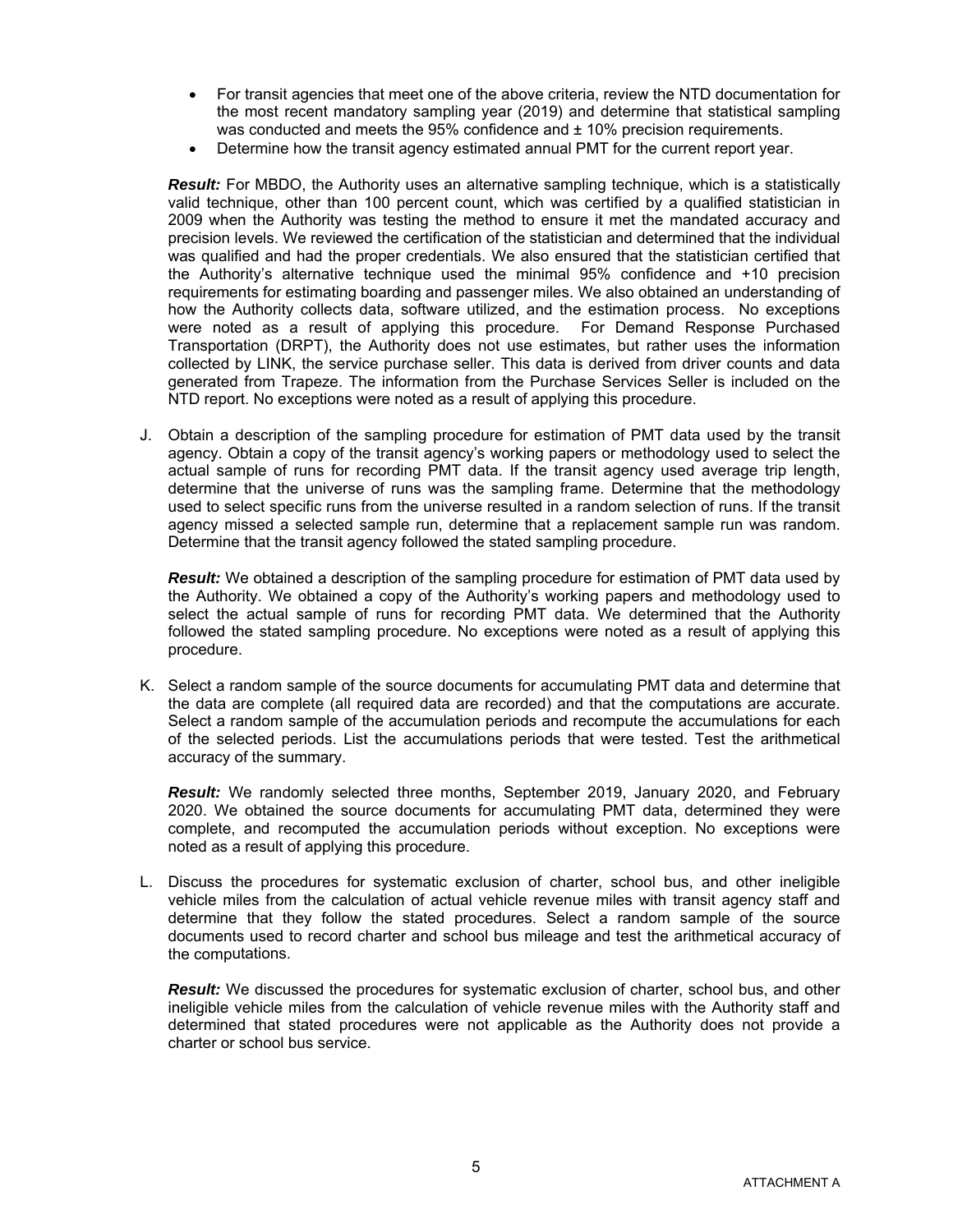- M. For actual VRM data, document the collection and recording methodology and determine that deadhead miles are systematically excluded from the computation. This is accomplished as follows:
	- If actual VRMs are calculated from schedules, document the procedures used to subtract missed trips. Select a random sample of the days that service is operated, and recompute the daily total of missed trips and missed VRMs. Test the arithmetical accuracy of the summary.
	- If actual VRMs are calculated from hubodometers, document the procedures used to calculate and subtract deadhead mileage. Select a random sample of the hubodometer readings and determine that the stated procedures for hubodometer deadhead mileage adjustments are applied as prescribed. Test the arithmetical accuracy of the summary of intermediate accumulations.
	- If actual VRMs are calculated from vehicle logs, select random samples of the vehicle logs and determine that the deadhead mileage has been correctly computed in accordance with FTA definitions.

*Result:* We discussed with personnel the procedures for the collection and recording of VRM data and noted that VRMs are calculated upon inception of the route based on the distance between the first stop and last stop, including deadhead miles. We noted that the scheduled deadhead miles are systematically excluded to calculate VRMs. Furthermore, daily trip sheets are used to subtract missed trips and unscheduled deadhead miles. We also discussed the accumulation of VRMs for DRPT. We noted that VRMs for DRPT are accumulated and reported by the respective contractors through trip sheets and monthly ridership worksheets by route. These schedules are submitted by the contractors and are reviewed for clerical accuracy by Authority personnel. We recalculated the VRMs and agreed the total VRMs to the Authority's Month-End Ridership Summary report for a sample of trips in the months of September 2019, January 2020, and February 2020. No exceptions were noted as a result of applying this procedure.

N. For rail modes, review the recording and accumulation sheets for actual VRMs and determine that locomotive miles are not included in the computation.

**Result:** We inquired of personnel the procedures in which the Authority accumulates actual VRMs for rail modes. We noted that the Authority does not provide such service. Therefore, this procedure was not applicable.

- O. If fixed guideway or High Intensity Bus directional route miles (FG or HIB DRM) are reported, interview the person responsible for maintaining and reporting NTD data whether the operations meet the FTA definition of fixed guideway (FG) or High Intensity Bus (HIB) in that the service is:
	- Rail, trolleybus (TB), ferryboat (FB), or aerial tramway (TR); or
	- Bus (Mode: Bus (MB), Commuter Bus (CB), or Bus Rapid Transit (RB)) service operating over exclusive or controlled access rights-of-way (ROW); and
		- Access is restricted;
		- Legitimate need for restricted access is demonstrated by peak period level of service D or worse on a parallel adjacent highway; and
		- Restricted access is enforced for freeways; priority lanes used by other high occupancy vehicles (HOV) (i.e., vanpools (VP), carpools) must demonstrate safe operation;

*Result:* We inquired of personnel the procedures in which the Authority reports VRMs, passenger miles, and operating expenses for fixed guideways segments. We noted that the Authority does not provide such services. Therefore, this procedure was not applicable.

P. Discuss the measurement of FG and HIB DRM with the person reporting NTD data and determine that the he or she computed mileage in accordance with the FTA definitions of FG/HIB and DRM. Inquire of any service changes during the year that resulted in an increase or decrease in DRMs. If a service change resulted in a change in overall DRMs, recompute the average monthly DRMs, and reconcile the total to the FG/HIB DRM reported on the Federal Funding Allocation Statistics Form.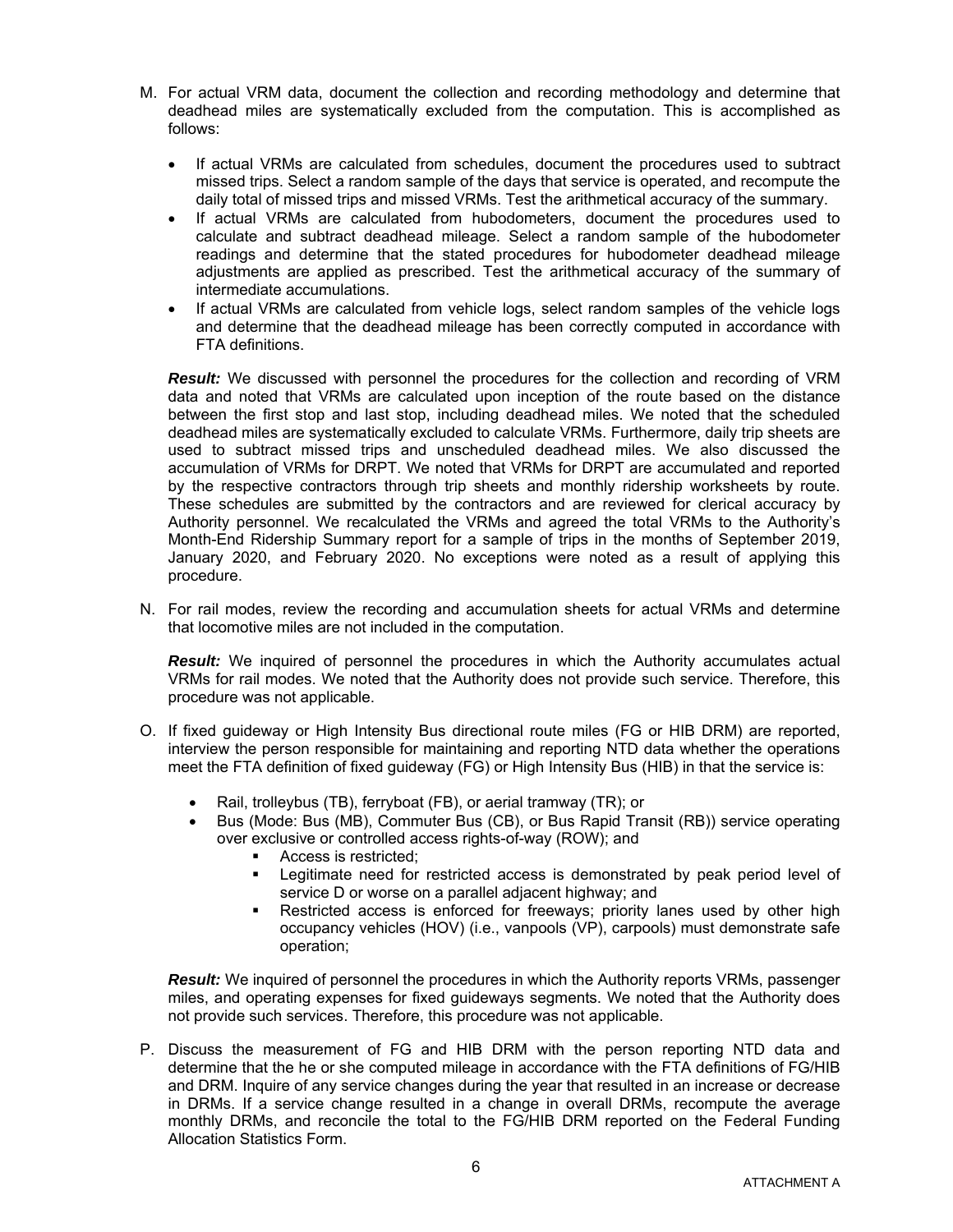*Result:* We inquired of personnel the procedures in which the Authority measures fixed guideway DRMs. We noted that the Authority does not provide such services. Therefore, this procedure was not applicable.

- Q. Inquire if any temporary interruptions in transit service occurred during the report year. If these interruptions were due to maintenance or rehabilitation improvements to a FG segment(s), the following apply:
	- Report DRMs for the segment(s) for the entire report year if the interruption is less than 12 months in duration. Report the months of operation on the FG/HIB segments form as 12. The transit agency should document the interruption.
	- If the improvements cause a service interruption on the FG/HIB DRMs lasting more than 12 months, the transit agency should contact its NTD validation analyst to discuss. The FTA will make a determination on how to report the DRMs.

*Result:* We inquired of personnel the procedures in which the Authority measures FG DRMs through the use of maps or retracing routes. We noted that the Authority does not provide such services. Therefore, this procedure was not applicable.

R. Measure FG/HIB DRM from maps or by retracing route.

**Result:** We inquired of personnel whether other public transit agencies operate service over the same FG as the Authority. We noted that the Authority does not provide such service. Therefore, this procedure was not applicable.

S. Discuss whether other public transit agencies operate service over the same FG/HIB as the transit agency. If yes, determine that the transit agency coordinated with the other transit agency (or agencies) such that the DRMs for the segment of FG/HIB are reported only once to the NTD on the Federal Funding Allocation Form. Each transit agency should report the actual VRM, PMT, and operating expense (OE) for the service operated over the same FG/HIB.

*Result:* We inquired of personnel the procedures for revenue service for each fixed guideway segment. We noted that the Authority does not provide such service. Therefore, this procedure was not applicable.

T. Review the FG/HIB segments form. Discuss the Agency Revenue Service Start Date for any segments added in the 2019 report year with the persons reporting NTD data. This is the commencement date of revenue service for each FG/HIB segment. Determine that the date reported is the date that the agency began revenue service. This may be later than the Original Date of Revenue Service if the transit agency is not the original operator. If a segment was added for the 2019 report year, the Agency Revenue Service Date must occur within the transit agency's 2019 fiscal year. Segments are grouped by like characteristics. Note that for apportionment purposes, under the State of Good Repair (§5337) and Bus and Bus Facilities (§5339) programs, the 7-year age requirement for fixed guideway/High Intensity Bus segments is based on the report year when the segment is first reported by any NTD transit agency. This pertains to segments reported for the first time in the current report year. Even if a transit agency can document an Agency Revenue Service Start Date prior to the current NTD report year, the FTA will only consider segments continuously reported to the NTD.

**Result:** We inquired of personnel the procedures for revenue service for each fixed quideway segment. We noted that the Authority does not provide such service. Therefore, this procedure was not applicable.

U. Compare operating expenses with audited financial data after reconciling items are removed.

**Result:** We reconciled operating expenses presented to the audited financial statements. No exceptions were noted as a result of applying this procedure.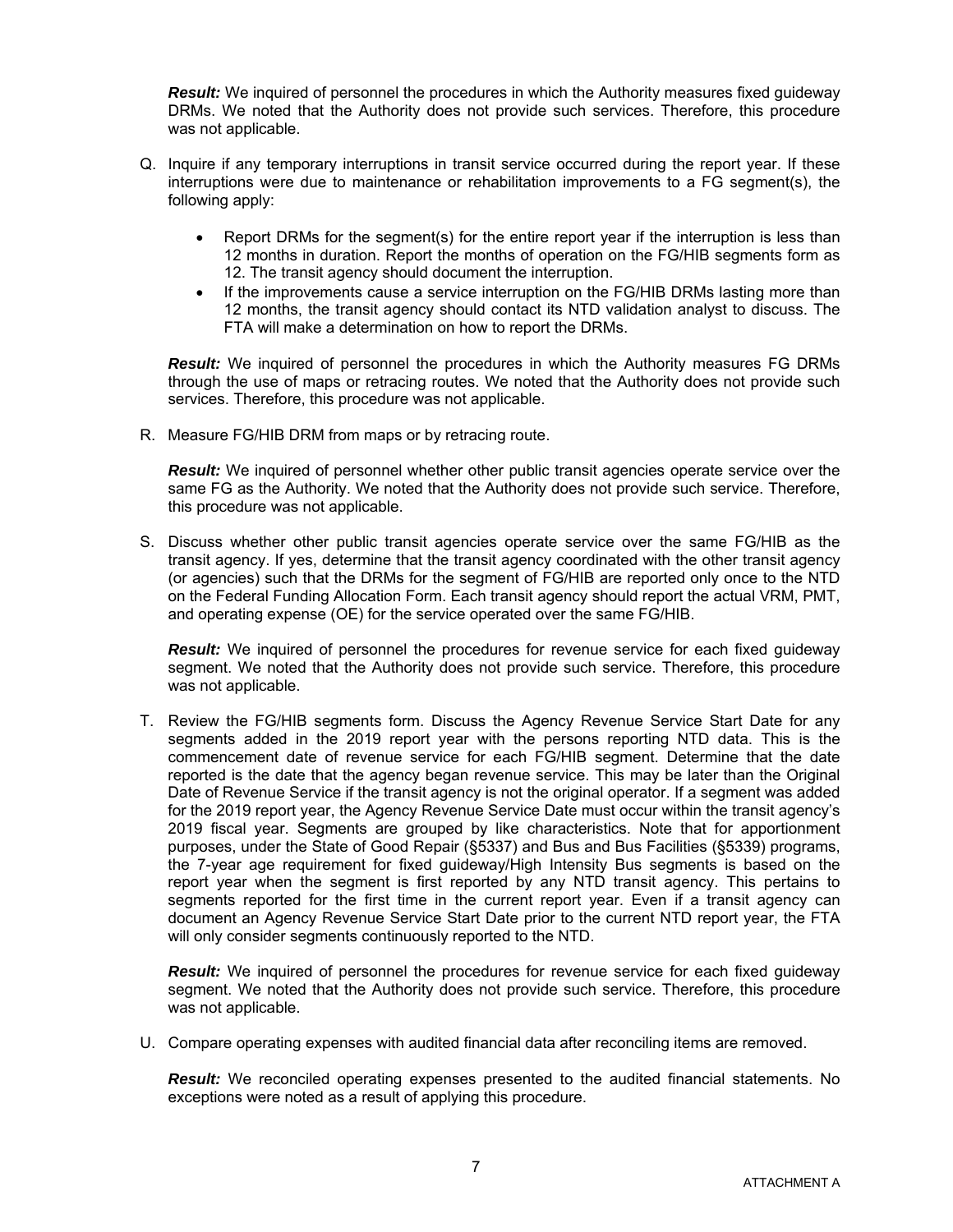V. If the transit agency purchases transportation services, interview the personnel reporting the NTD data on the amount of purchased transportation (PT)-generated fare revenues. The PT fare revenues should equal the amount reported on the Contractual Relationship form (Form B-30).

*Result:* We compared the data reported on the Form B-30 to the purchased transportation fare revenues. No exceptions were noted as a result of applying this procedure.

W. If the transit agency's report contains data for PT services and assurances of the data for those services are not included, obtain a copy of the Independent Auditor Statement (IAS-FFA) regarding data for the PT service. Attach a copy of the statement to the report. Note as an exception if the transit agency does not have an Independent Auditor Statement for the PT data.

*Result:* This procedure is not applicable as assurances over the PT services data are included in Procedures "A" through "V" above.

X. If the transit agency PT services, obtain a copy of the PT contract and determine that the contract specifies the public transportation services to be provided; the monetary consideration obligated by the transit agency or governmental unit contracting for the service; the period covered by the contract (and that this period overlaps the entire, or a portion of, the period covered by the transit agency's NTD report); and is signed by representatives of both parties to the contract. Interview the person responsible for retention of the executed contract, and determine that copies of the contracts are retained for three years.

*Result:* We obtained copies of the purchased transportation contracts and noted that all contracts specified the specific mass transportation services to be provided; specified the monetary consideration obligated by the Authority; specified the period covered by the contract and that this period is the same as, or a portion of, the period covered by the Authority's NTD report; and signed by representatives of both parties to the contract. We determined that executed contracts are maintained for a minimum of three years. No exceptions were noted as a result of applying this procedure.

Y. If the transit agency provides service in more than one UZA, or between an UZA and a non-UZA, inquire of the procedures for allocation of statistics between UZAs and non-UZAs. Obtain and review the FG segment worksheets, route maps, and urbanized area boundaries used for allocating the statistics, and determine that the stated procedure is followed and that the computations are correct.

*Result:* We inquired of personnel whether the Authority provides services in more than one UZA, or between a UZA and a non-UZA. This procedure is not applicable as the Authority does not provide services in more than one UZA.

Z. Compare the data reported on the Federal Funding Allocation Statistics Form to data from the prior report year and calculate the percentage change from the prior year to the current year. For actual VRM, PMT, or OE data that have increased or decreased by more than 10%, or FG DRM data that have increased or decreased, interview transit agency management regarding the specifics of operations that led to the increases or decreases in the data relative to the prior reporting period.

**Result:** We compared the data reported on the FFA - 10 to comparable data for the prior report year and calculated the percentage change from the prior year to the current year. For VRM and PMT we noted data has decreased by more than 10 percent, we inquired with the Authority management regarding the specifics of operations that led to the decreases in the data relative to the prior reporting period. The VRM and PMT decreases for MBDO, DRPT, and MBPT are all related to the Coronavirus (COVID-19). All modes of transportation were reduced as shelter in place orders were implemented throughout California beginning in March 2020. The ridership demand due to COVID-19 dropped drastically between March and June as businesses and schools went to alternative options to operate. There was also fewer paratransit riders as that group did not request as many trips because of COVID-19. No exceptions were noted as a result of applying this procedure.